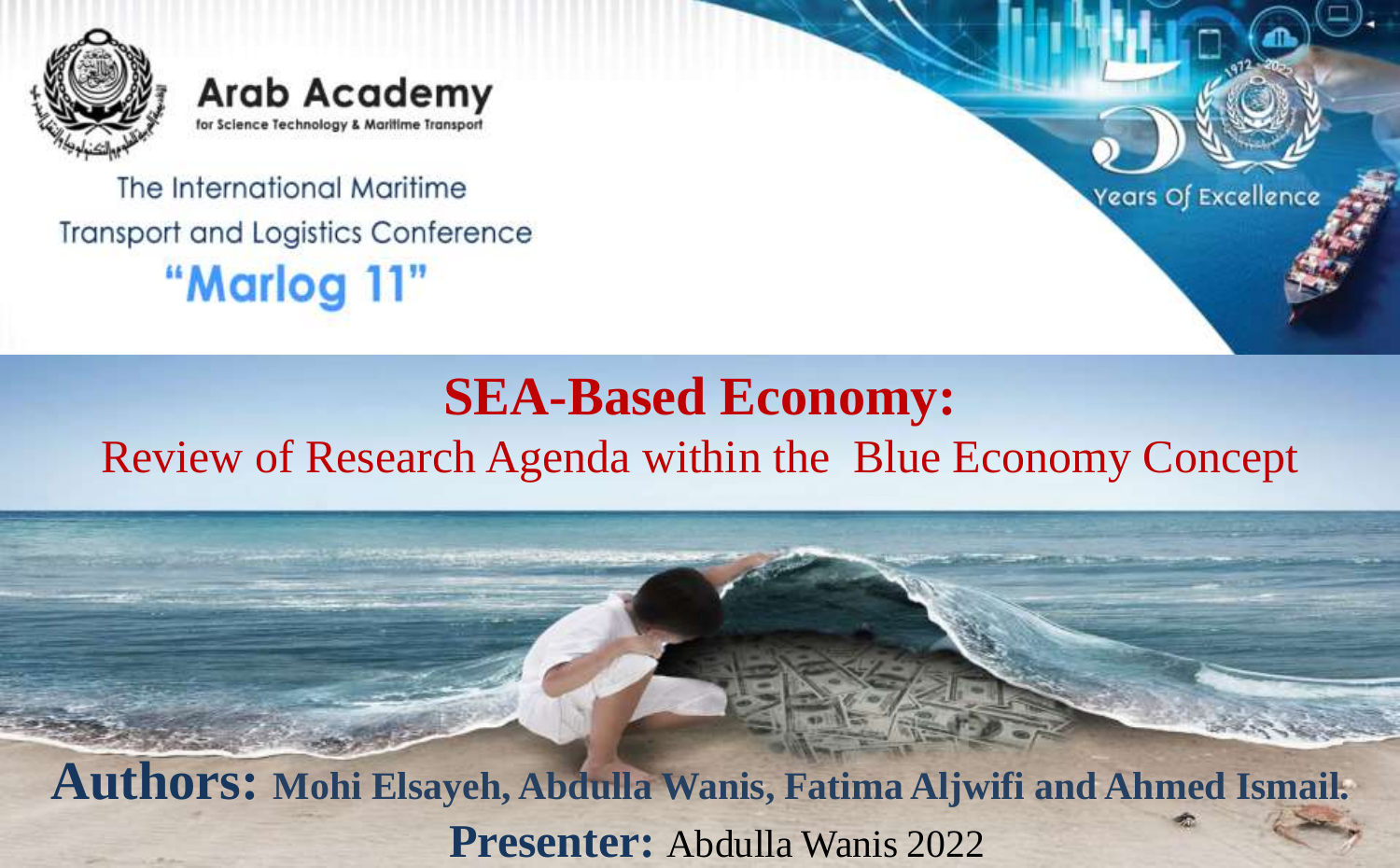The International Maritime **Transport and Logistics Conference** 

"Marlog 11"

### **Presentation outline**

**Research question and keywords**

**Introduction**

**Methodology**

**Study Results and discussion**

**Study limits and areas for further work**

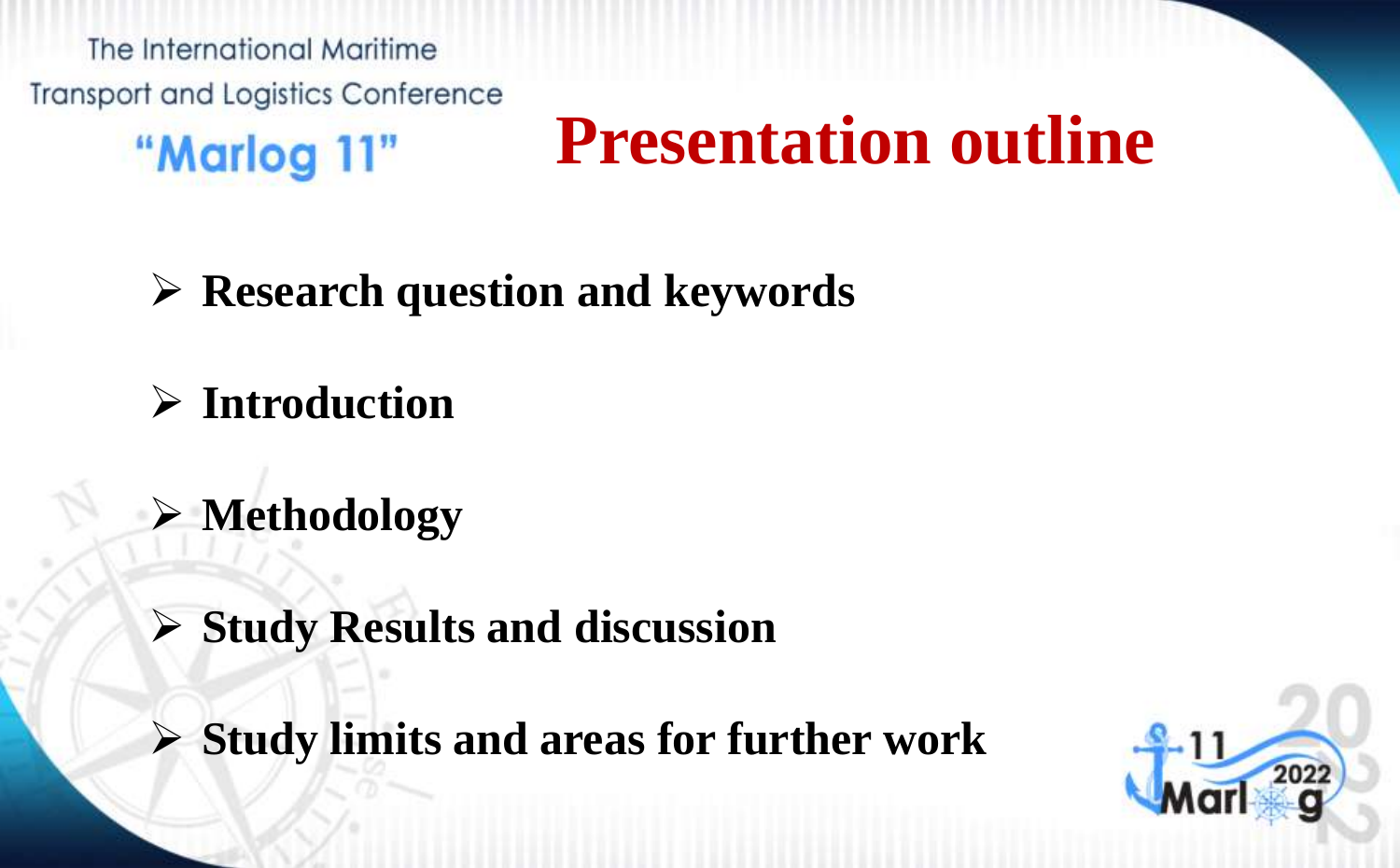## **Research question and keywords**

"Marlog 11"

#### **Research Question**

What are the disciplines provided by researchers on the global blue economy ?agenda

#### **Key words**

Blue Economy, Ocean Economy, Fishing, Shipping and Ports and Marine .Environment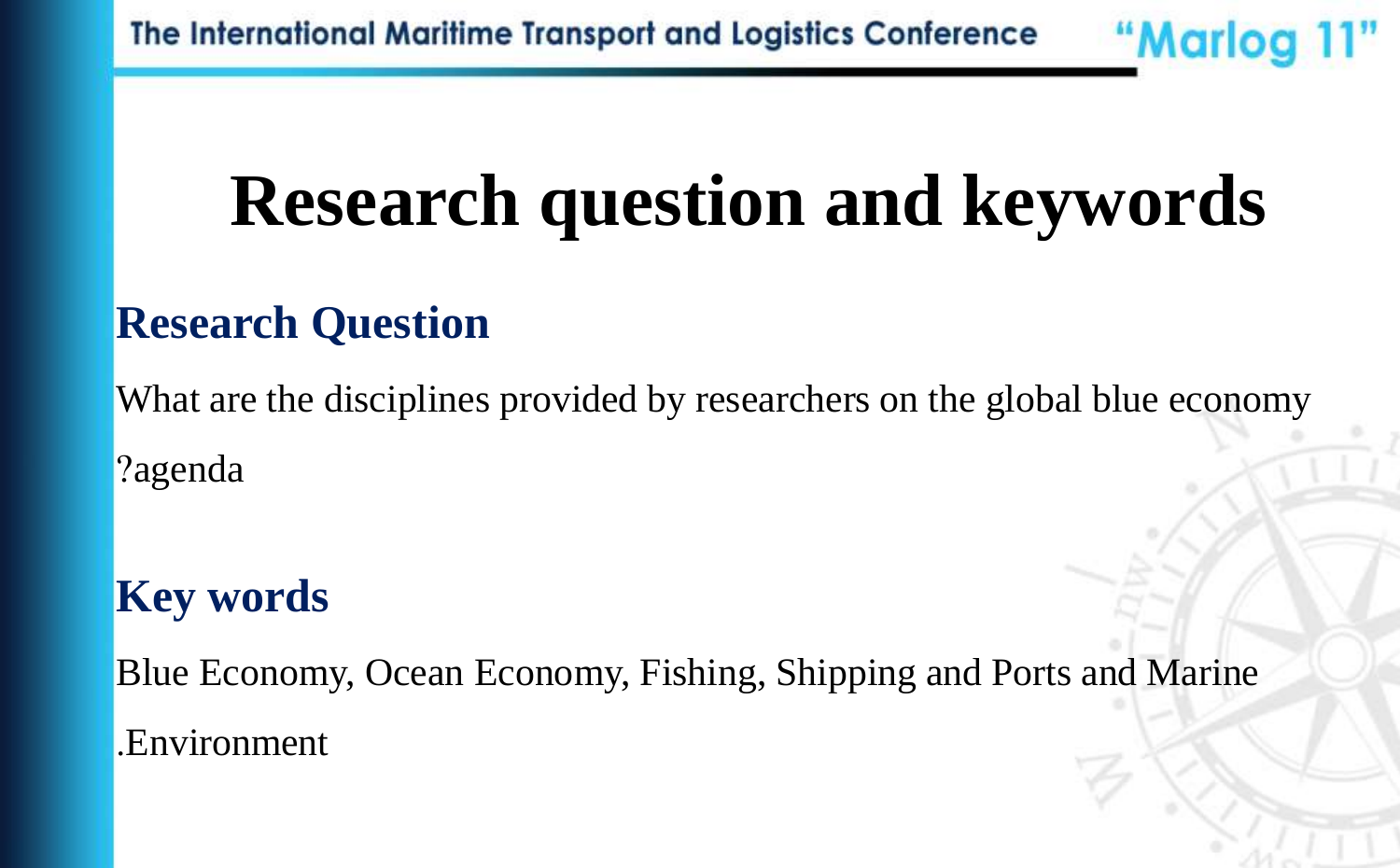### **Introduction**

"Marlog 11

The Blue Economy concept is a fresh and the new frontier of countries renaissance. It is an .economic development and environmental strategy

.)2019( For instance: the Europe's blue economy provides more than 4.5 million direct jobs The terminology of the Blue Economy is dates back to later 2009, at the American Senate .Committee on Commerce, Science and Transportation Congress The World Bank (2017), defined the Blue Economy as "the sustainable use of ocean resources for economic growth, improved livelihoods, and jobs while preserving the health of ocean .''ecosystem

Spinrad (2021), defined the New Blue Economy as ''the commercialization of value-added data, information and knowledge about the marine environment". Thus, it requires an educated .workforce and for them to be edictal in new ways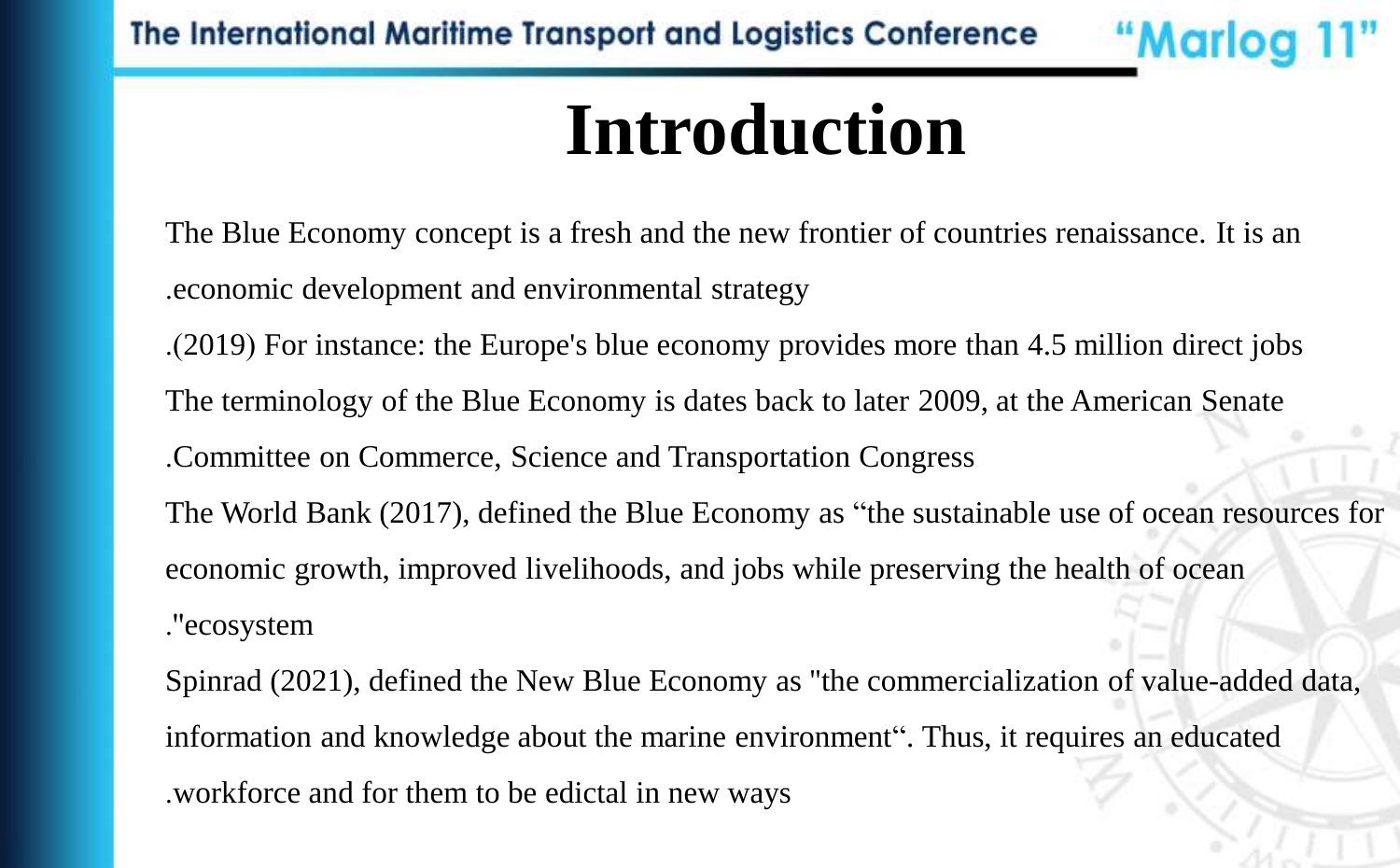#### **Blue economy activities and sectors**

"Marlog 11"

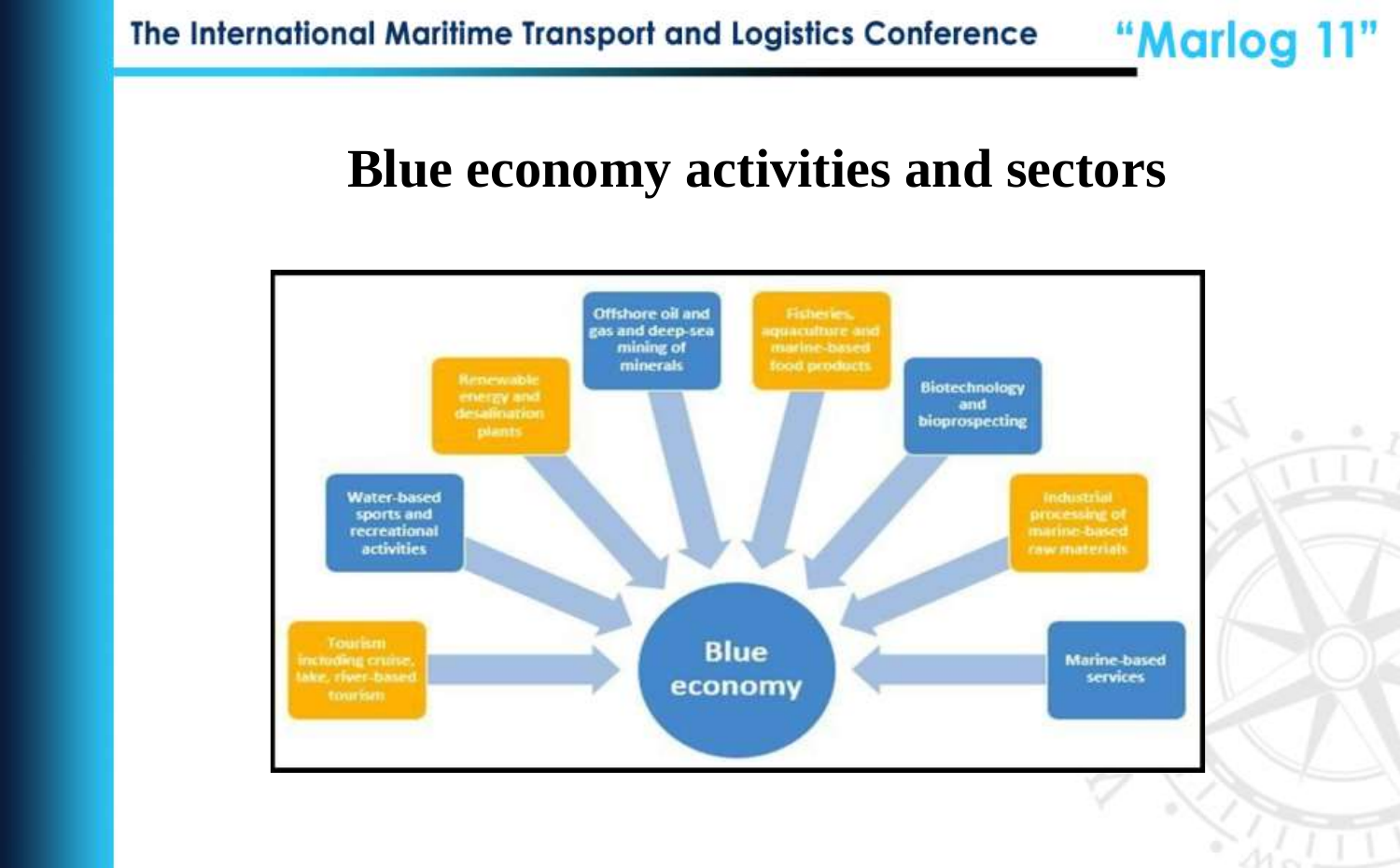The International Maritime Transport and Logistics Conference

## **Methodology**

"Marlog 11"

This study examines scholarly articles / journal papers only from later 2011 until January 2022.

It excludes books, book chapters and dissertations .

It used content analysis process with a deductive approach in order to categorize articles.

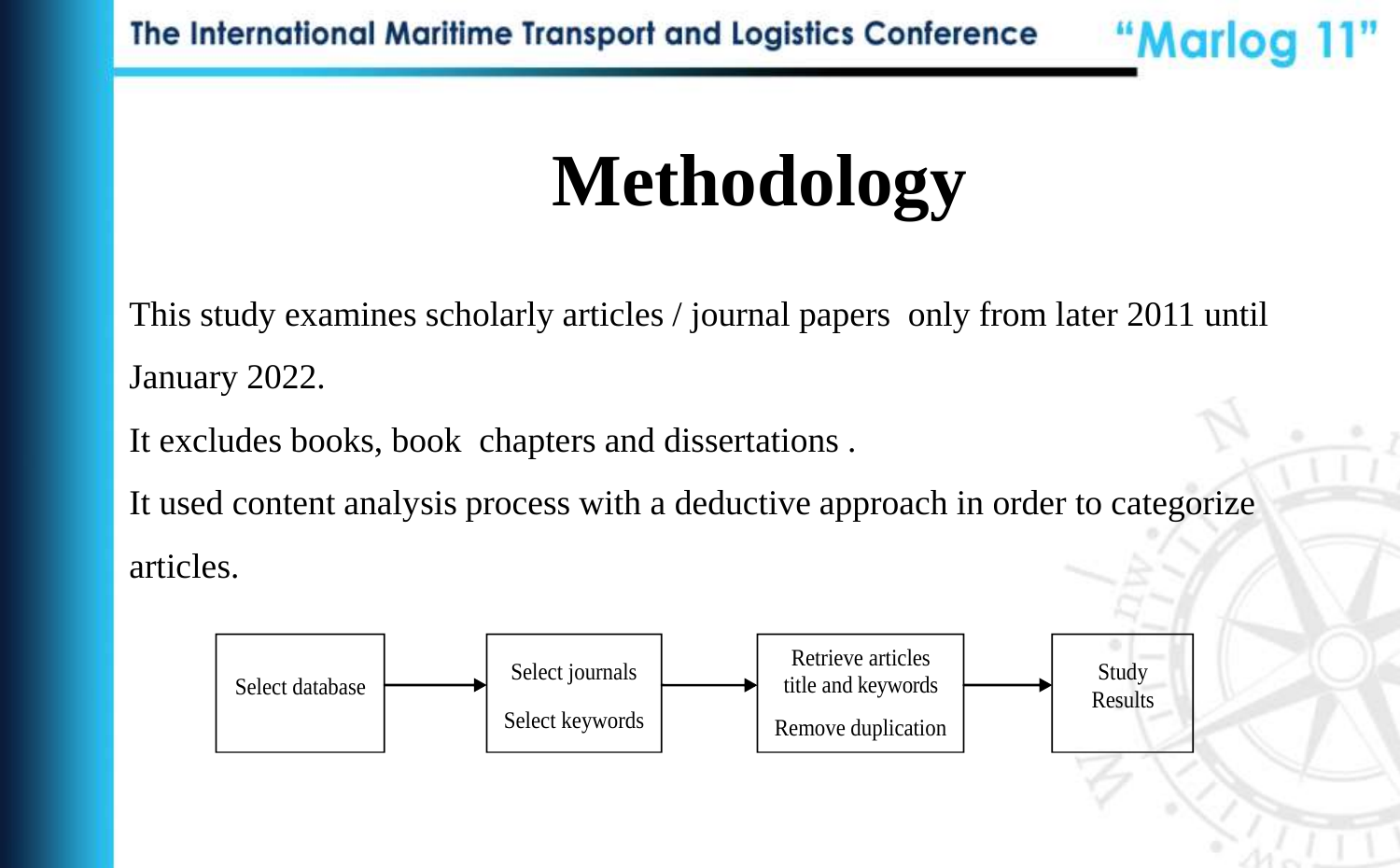# **Results and discussion**

"Marlog 11"

Study content analysis-based review method for a literature review in order to examine the relationship between the Blue Economy and the selected keywords.

In the first stage, the initial selection process of term the blue economy yielded the defined three databases was include 52213 articles in Science Direct, 96698 articles in Springer and 112576 articles in Taylor and Francis.

In the second stage , after removing irrelevant papers and unrelated and or duplicates articles over the period of study, term of ocean economy encounter the highest number of 125 in Science Direct, 43 in Taylor and Francis and 14 in Springer. Term fishing scored 60 in Science Direct, 44 in Taylor and Francis 32 in Springer. Between 2013 and 2021, there was a remarkable 41-fold rise in articles.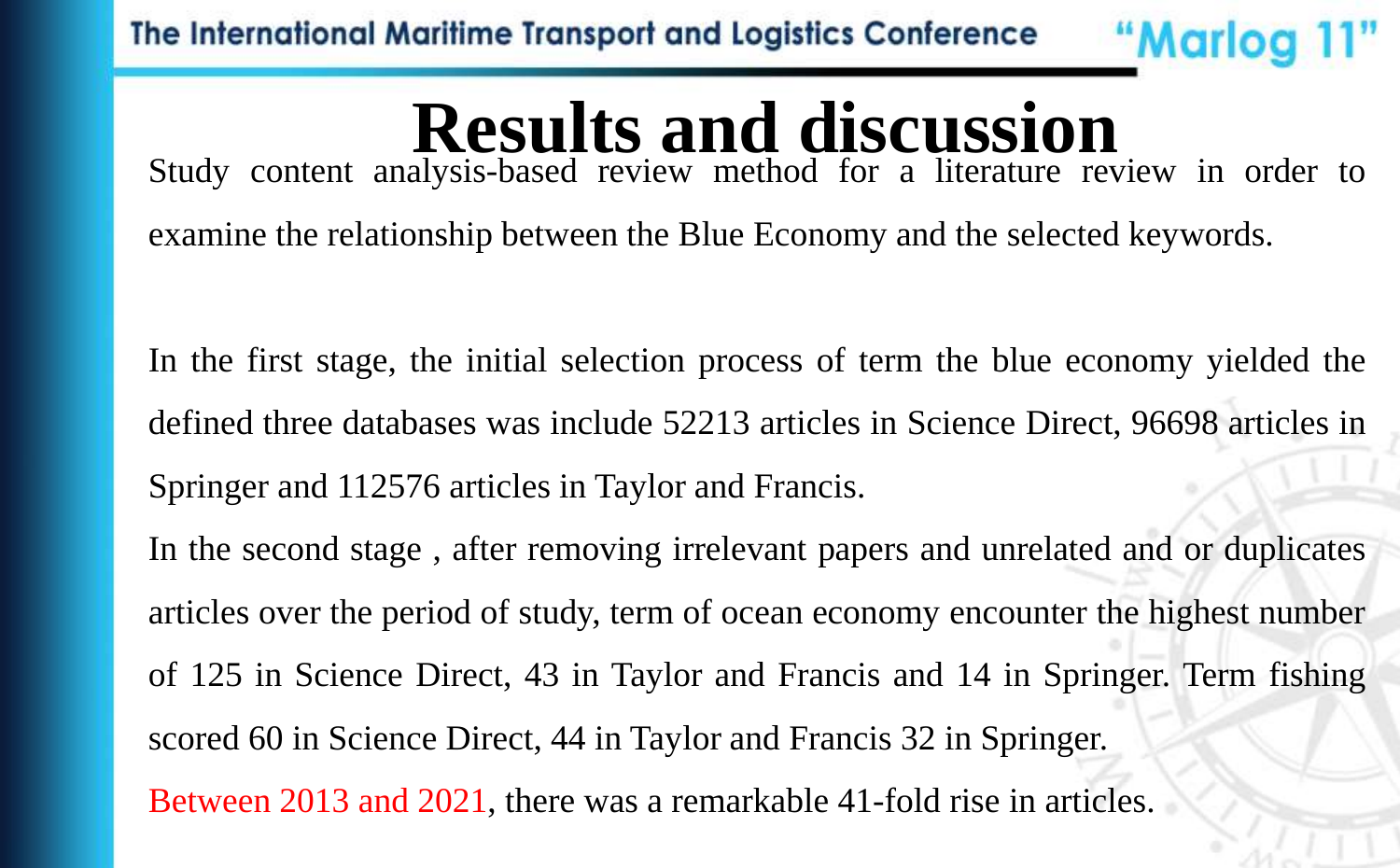#### **Frequency of Term Blue Economy as the Main Topic or Title in the Selected Three Databases**

"Marlog 11"

| Year<br><b>Platform</b> | 2013        | 2014           | 2015           |                | $2016$   2017  | 2018                     | 2019 | 2020 | 2021 | 2022                        |
|-------------------------|-------------|----------------|----------------|----------------|----------------|--------------------------|------|------|------|-----------------------------|
| Science<br>Direct       |             | $\overline{2}$ | $\overline{2}$ | X              | 6              | $\overline{\mathcal{I}}$ | 6    | 12   | 19   | $\mathcal{D}_{\mathcal{L}}$ |
| Taylor $&$<br>Francis   | X           |                | X              | $\overline{4}$ | $\overline{4}$ | $\overline{7}$           | 3    | 6    | 6    | X                           |
| Springer                | $\mathbf X$ |                |                | X              | $\overline{2}$ | $\mathbf{X}$             |      | 6    | 8    | X                           |
| <b>Total</b>            |             | 4              | 3              | 4              | 12             | 15                       | 10   | 27   | 40   | $\overline{2}$              |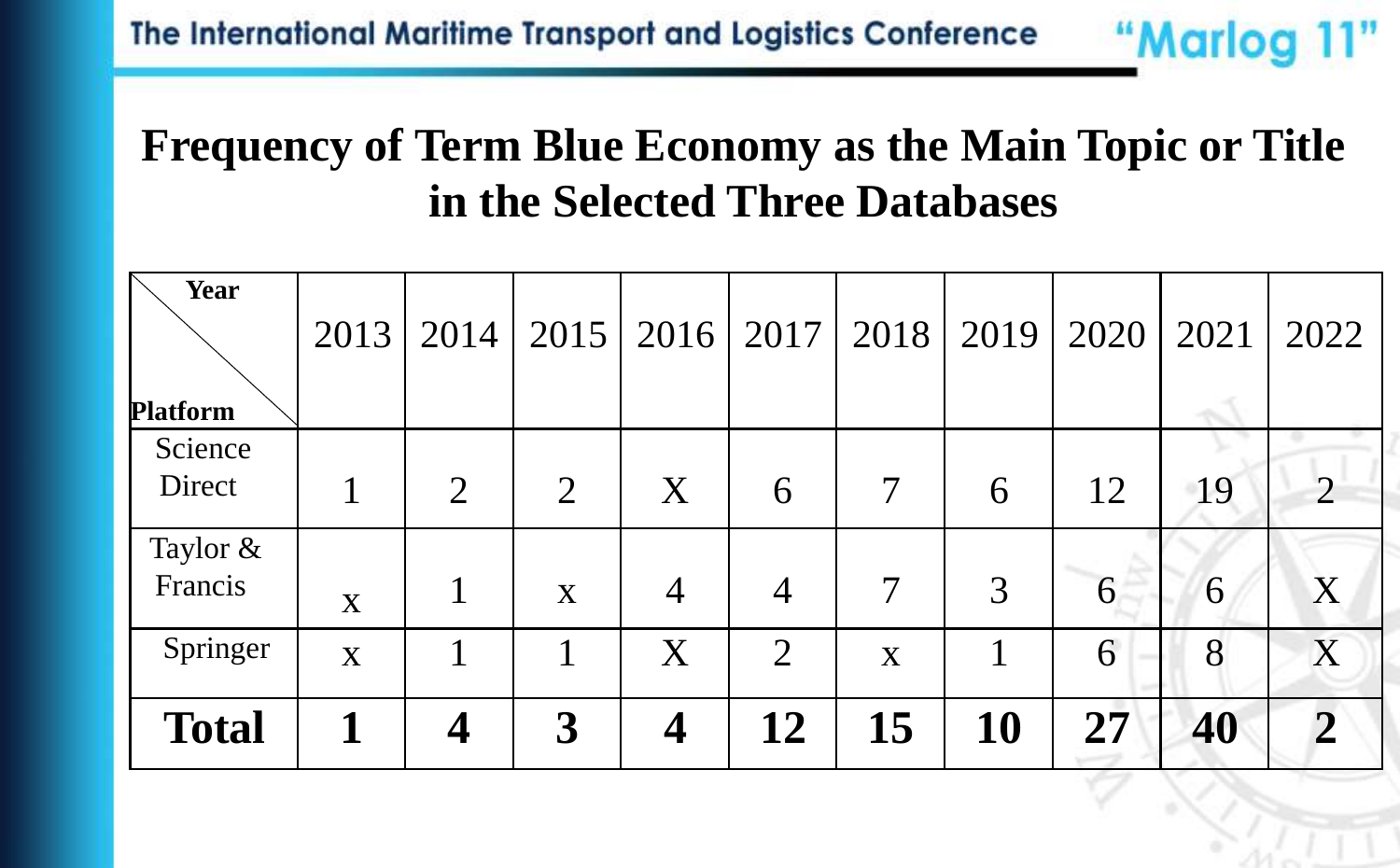

"Marlog 11"

An es

| <b>Term</b><br>Database   | Descripti<br>ve and<br>document<br>analysis | Systemati<br>c/desktop<br>review | conceptual<br>/analytical<br>framework | modeling    | survey         | case<br>study | cluster<br>approach | grey<br>correlation<br>analysis | foresight      |
|---------------------------|---------------------------------------------|----------------------------------|----------------------------------------|-------------|----------------|---------------|---------------------|---------------------------------|----------------|
| Science<br>Direct         | 28                                          | $\overline{2}$                   | $\overline{\mathcal{I}}$               | 5           | 6              | 3             | $\overline{2}$      |                                 | 3              |
| Taylor<br>$\&$<br>Francis | 16                                          | 1                                | 3                                      | 4           |                | 5             |                     | X                               | X              |
| Springer                  | 6                                           | $\overline{2}$                   | $\overline{4}$                         | $\mathbf 1$ | $\overline{2}$ | 3             | X                   | X                               | X              |
| Total                     | 50                                          | 5                                | 14                                     | 10          | 9              | 11            | 3                   | $\mathbf{1}$                    | $\overline{3}$ |
| <b>Ratio</b>              | 48%                                         | 4.5%                             | 13%                                    | 9%          | 8.5%           | 10%           | 3%                  | $1\%$                           | 3%             |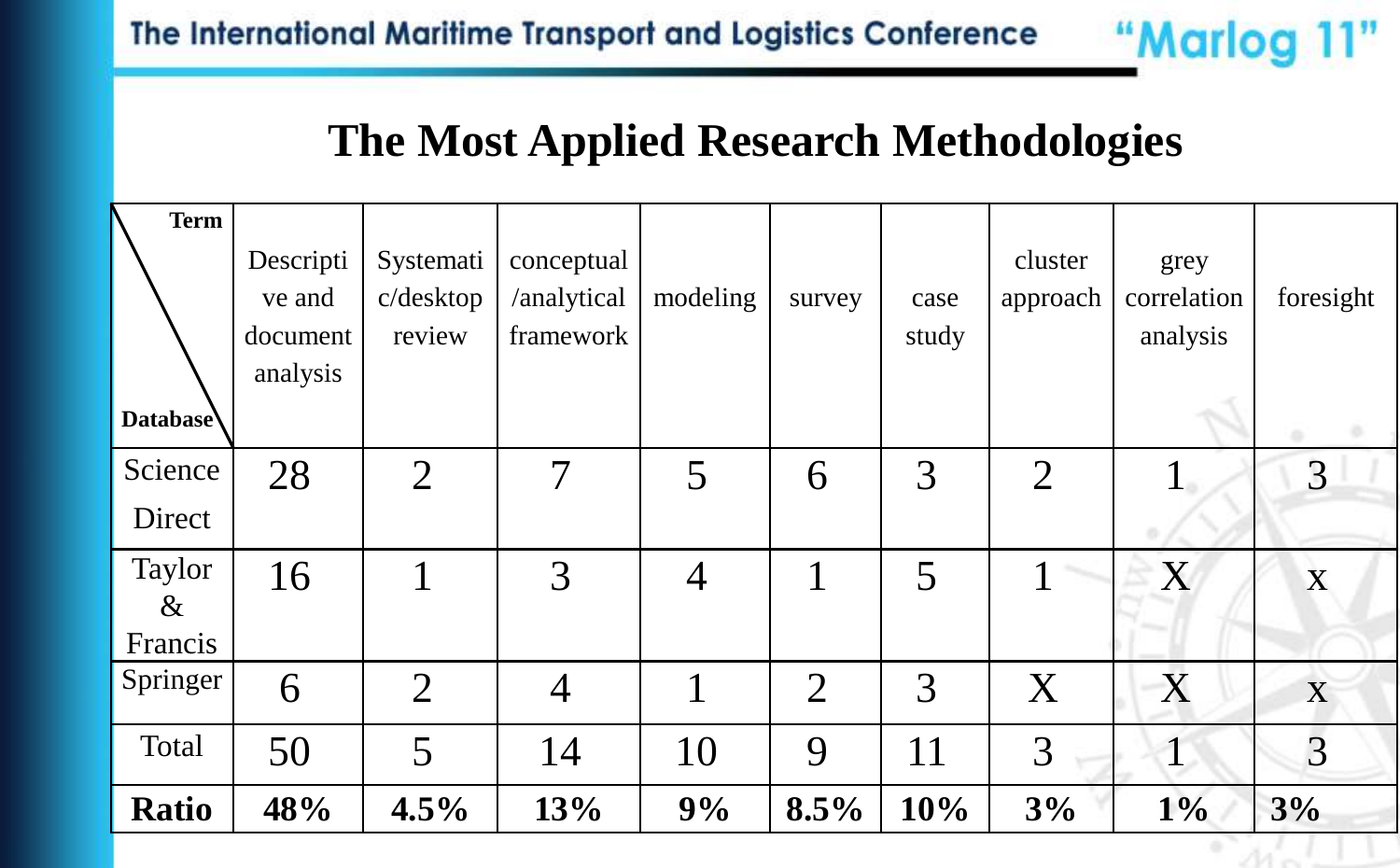

### **Research Matrix**

| Term                  |         | Ocean    | Shipping and | Marine      |
|-----------------------|---------|----------|--------------|-------------|
| Platform              | Fishing | economy  | ports        | environment |
| <b>Science Direct</b> | 60      | 125      | 14           | 8           |
| Taylor & Francis      | 44      | 43       | 7            | 12          |
| Springer              | 32      | 14       | 10           | 49          |
| <b>Total</b>          | 136     | 182      | 31           | 69          |
| <b>Ratio</b>          | 32.5%   | $43.5\%$ | 7.5%         | $16.5\%$    |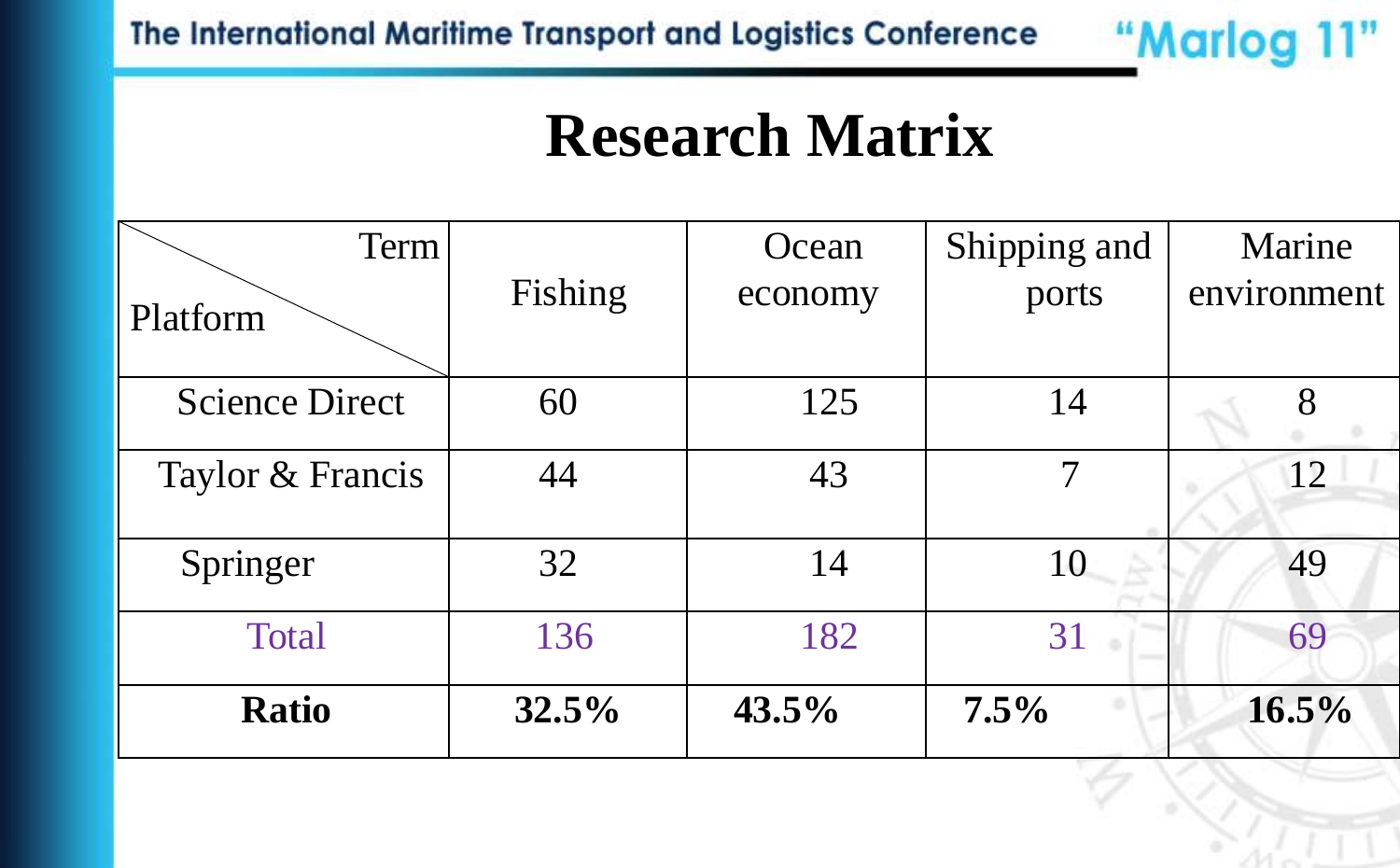The International Maritime Transport and Logistics Conference

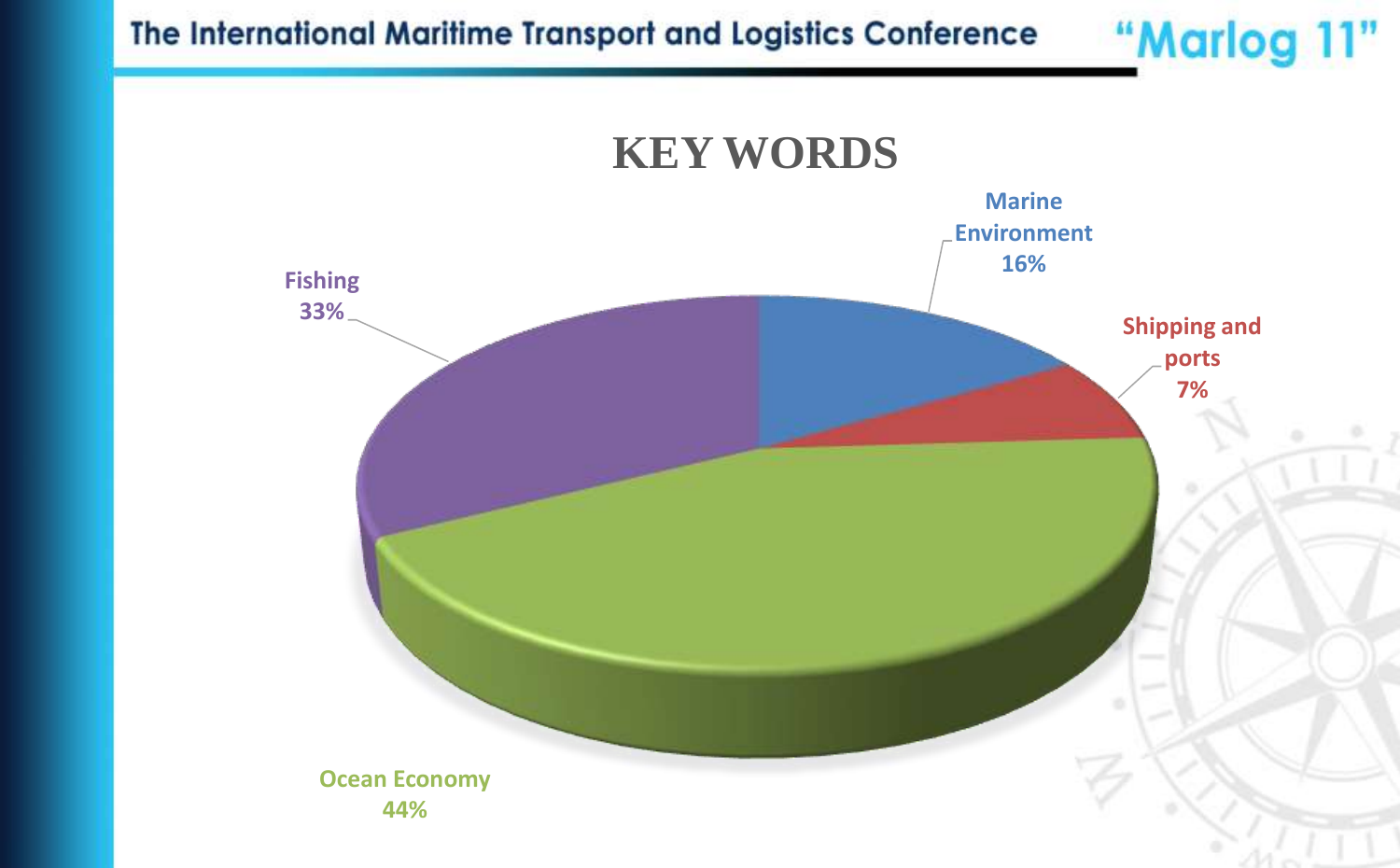## **Study limits and areas for further work**

"Marlog 11"

This study is limited to the Blue Economy concept within a limited number of key words as it emphasizes the Blue Economy subject.

The areas for further research in the blue economy domain should include the unused terms of this study such as; renewable energy, aqua culture, coastal tourism and .recreation…etc.

Also, it should include regions, authors' names and their nationalities, …etc.